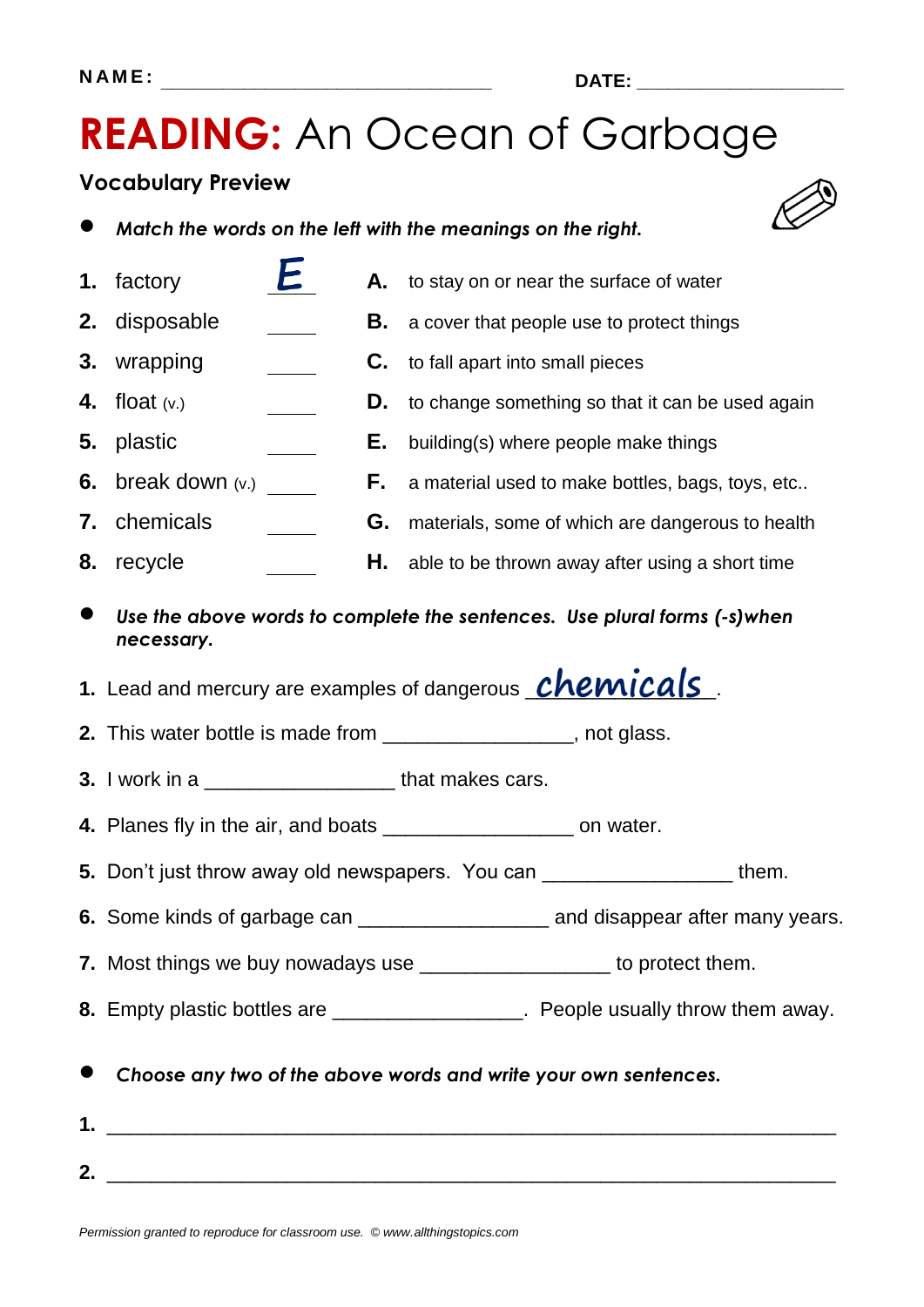**READING**  Topic: Planet Earth

### An Ocean of Garbage

**N AM E : \_\_\_\_\_\_\_\_\_\_\_\_\_\_\_\_\_\_\_\_\_ DATE: \_\_\_\_\_\_\_\_\_\_\_\_\_\_\_\_\_\_\_\_**



With so many **factories<sup>1</sup>** that make **disposable<sup>2</sup>** toothbrushes, pens, cans, bottles and wrappings<sup>3</sup>, garbage is a very big problem in our world today. You may think that garbage is everywhere. Well, you're right. It is everywhere! A good (and scary) example of this is the 'Great Pacific Garbage Patch'. The Great Pacific Garbage Patch was first discovered by scientists in the 1980s. It is an area of **floating<sup>4</sup>** garbage in the Pacific Ocean that is about the same size as Texas. There are many kinds of garbage in the Garbage Patch, but **plastic<sup>5</sup>** bottles and bags, and other things made of plastic cause the biggest problem. 'What's the problem?' you may ask. First, plastic bottles and bags may take hundreds or maybe even thousands of years to **break down<sup>6</sup>** . Second, plastic is made from **chemicals<sup>7</sup>** . As the plastics break down over time, chemicals enter the water – and enter the fish that live in the water. These chemicals can make the fish sick, and they can also make the people who eat the fish sick. So … what can we do? There are many things we can do! We can clean up our oceans, we can stop making so many things from plastic, and we can **recycle<sup>8</sup>** more. The important thing is to do something!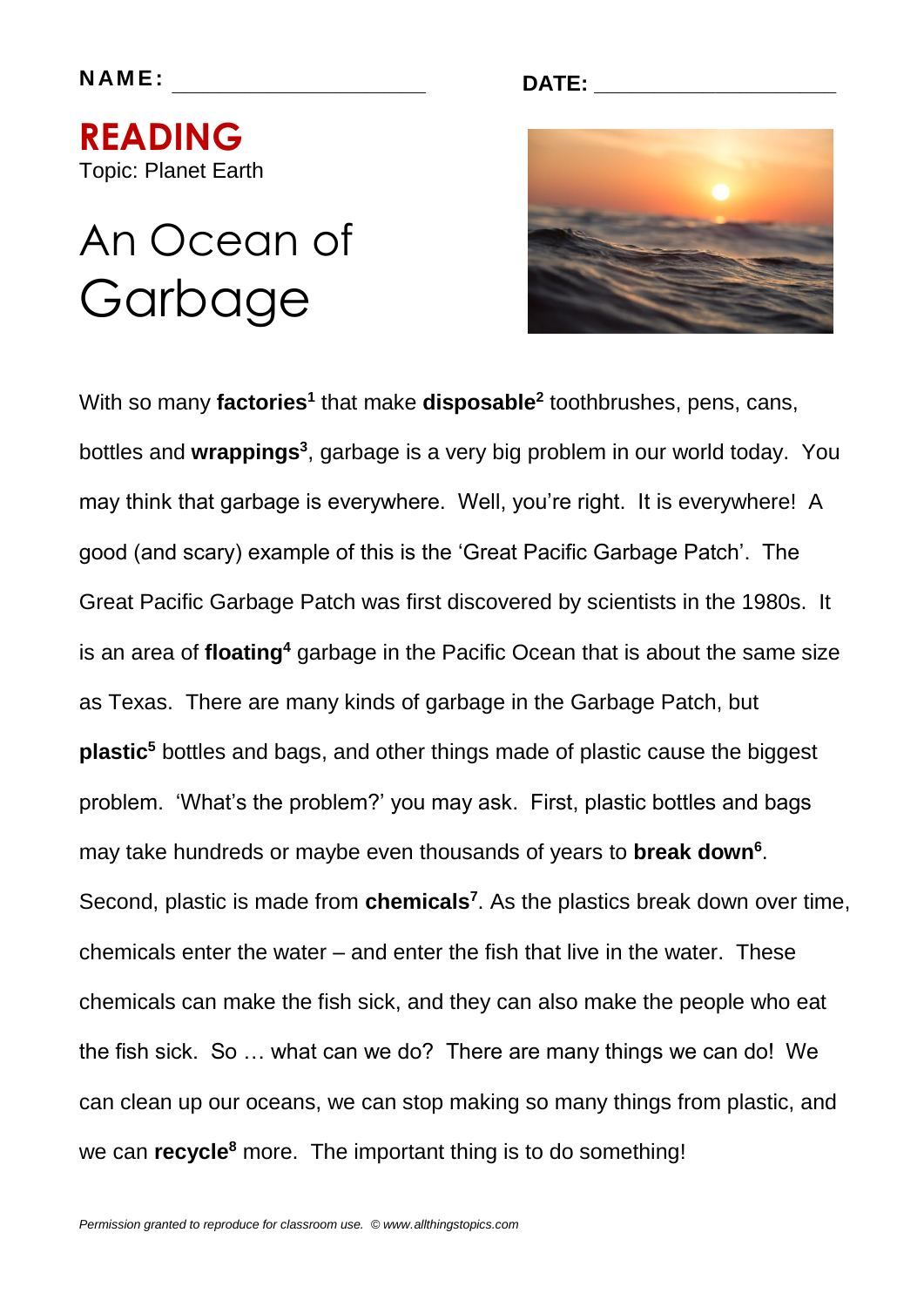### **READING Grammar Practice**  An Ocean of

# Garbage



### *Complete the paragraph by circling the correct words.*

With so many factories that make disposable toothbrushes, pens, cans, bottles and wrappings, garbage **(1)\_\_\_\_\_** a very big problem in our world today. You may think that garbage is everywhere. Well, **(2)\_\_\_\_\_** right. It is everywhere! A good (and scary) example of this is the 'Great Pacific Garbage Patch'. The Great Pacific Garbage Patch **(3)\_\_\_\_\_** first discovered by scientists (4)\_\_\_\_\_ the 1980s. It is an area of floating garbage in the Pacific Ocean that is about the same size as Texas. **(5)\_\_\_\_\_** are many kinds of garbage in the Garbage Patch, but plastic bottles and bags, and other things made of plastic cause **(6)\_\_\_\_\_** problem. 'What's the problem?' you may **(7)\_\_\_\_\_**. First, plastic bottles and bags may take hundreds or maybe even thousands of years to break down. Second, plastic is made from chemicals. As the plastics break down over time, chemicals enter the water – and enter the fish **(8)\_\_\_\_\_** live in the water. **(9)\_\_\_\_\_** chemicals can make the fish sick, and they can also make the people **(10)\_\_\_\_\_** eat the fish sick. So … what can we do? There are many things we can do! We can clean **(11)\_\_\_\_\_** our oceans, we can stop making so many things from plastic, and we can recycle more. The important thing is to do **(12)\_\_\_\_\_**!

- **1.**
- (A) is (B) are
- (C) were

#### **2.**

(A) your (B) you're (C) yours

#### **3.**

(A) was (B) is (C) were

#### **4.**

(A) at (B) on (C) in

- **5.** (A) They're (B) Their
- (C) There

#### **6.**

(A) biggest (B) the biggest (C) bigger

#### **7.** (A) ask

(B) asked (C) asks

### **8.** (A) that

- (B) who
- (C) where

#### **9.**

(A) That (B) This (C) These

#### **10.**

(A) what (B) who (C) where

#### **11.**

- (A) down (B) over
- (C) up

#### **12.**

(A) somewhere (B) something (C) someone

*Permission granted to reproduce for classroom use. © www.allthingstopics.com*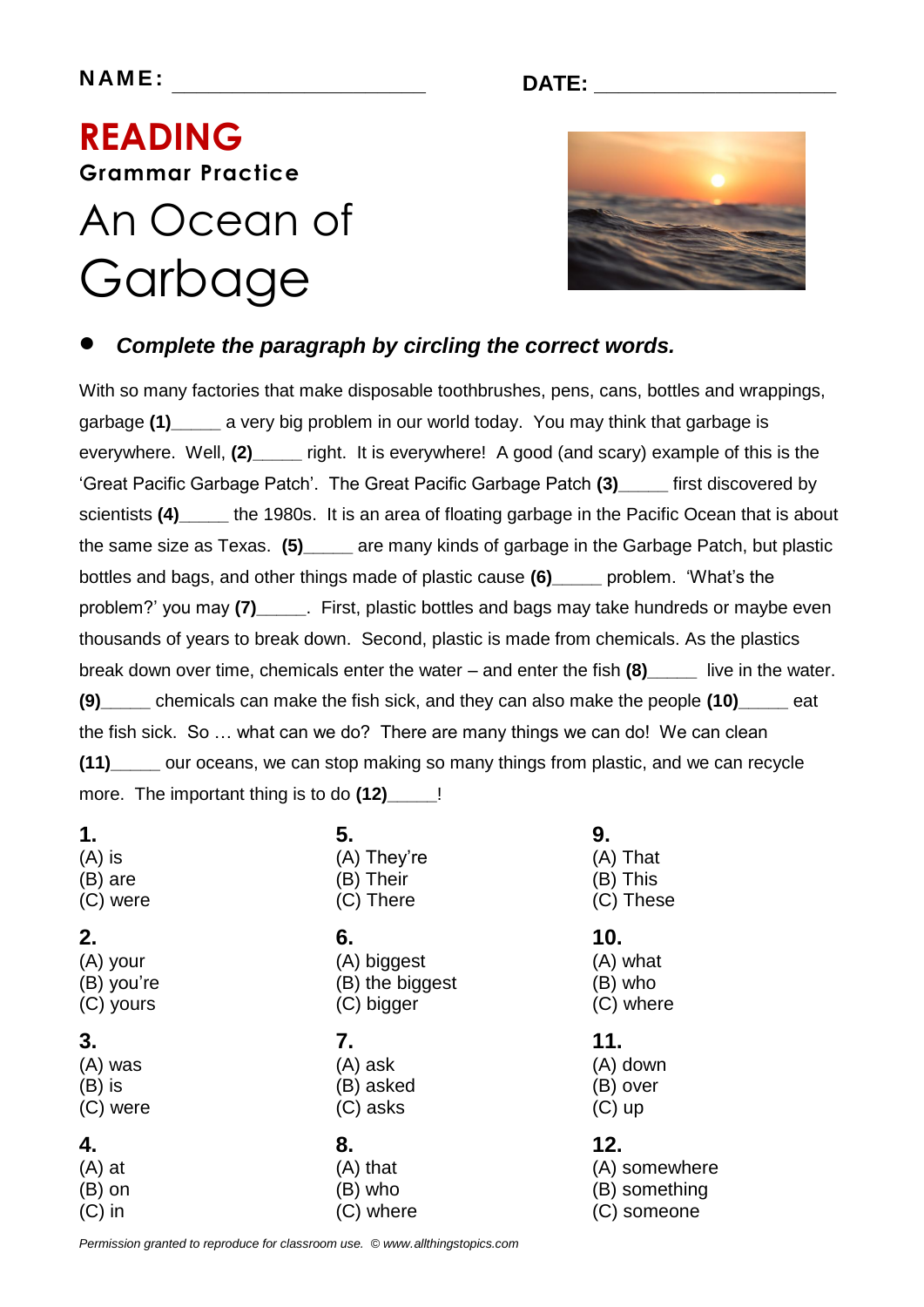## **READING:** An Ocean of Garbage

#### **How Much Do You Understand?**

- *Write 'T' (True) or 'F' (False) next to each statement.*
- **1.** Factories are a big problem.
- **2.** The Great Pacific Garbage Patch is near Texas.
- **3.** Garbage made from plastic is a serious problem.
- **4.** Scientists discovered the Great Pacific Garbage Patch hundreds of years ago.
- **5.** Chemicals can make both fish and people sick.
- **6.** There are many things we can do to fix this problem.

#### **Discuss**

- *Discuss the following questions with your classmates.*
- **1.** How does this article make you feel? Why?
- **2.** Do you ever recycle things? Why? / Why not?
- **3.** How can people live without things made from plastic? Is it possible?

#### **Write**

 *Choose one of the above discussion questions. Write a short paragraph to answer it.*

\_\_\_\_\_\_\_\_\_\_\_\_\_\_\_\_\_\_\_\_\_\_\_\_\_\_\_\_\_\_\_\_\_\_\_\_\_\_\_\_\_\_\_\_\_\_\_\_\_\_\_\_\_\_\_\_\_\_\_\_\_\_\_

\_\_\_\_\_\_\_\_\_\_\_\_\_\_\_\_\_\_\_\_\_\_\_\_\_\_\_\_\_\_\_\_\_\_\_\_\_\_\_\_\_\_\_\_\_\_\_\_\_\_\_\_\_\_\_\_\_\_\_\_\_\_\_

\_\_\_\_\_\_\_\_\_\_\_\_\_\_\_\_\_\_\_\_\_\_\_\_\_\_\_\_\_\_\_\_\_\_\_\_\_\_\_\_\_\_\_\_\_\_\_\_\_\_\_\_\_\_\_\_\_\_\_\_\_\_\_

\_\_\_\_\_\_\_\_\_\_\_\_\_\_\_\_\_\_\_\_\_\_\_\_\_\_\_\_\_\_\_\_\_\_\_\_\_\_\_\_\_\_\_\_\_\_\_\_\_\_\_\_\_\_\_\_\_\_\_\_\_\_\_

\_\_\_\_\_\_\_\_\_\_\_\_\_\_\_\_\_\_\_\_\_\_\_\_\_\_\_\_\_\_\_\_\_\_\_\_\_\_\_\_\_\_\_\_\_\_\_\_\_\_\_\_\_\_\_\_\_\_\_\_\_\_\_

\_\_\_\_\_\_\_\_\_\_\_\_\_\_\_\_\_\_\_\_\_\_\_\_\_\_\_\_\_\_\_\_\_\_\_\_\_\_\_\_\_\_\_\_\_\_\_\_\_\_\_\_\_\_\_\_\_\_\_\_\_\_\_

\_\_\_\_\_\_\_\_\_\_\_\_\_\_\_\_\_\_\_\_\_\_\_\_\_\_\_\_\_\_\_\_\_\_\_\_\_\_\_\_\_\_\_\_\_\_\_\_\_\_\_\_\_\_\_\_\_\_\_\_\_\_\_

\_\_\_\_\_\_\_\_\_\_\_\_\_\_\_\_\_\_\_\_\_\_\_\_\_\_\_\_\_\_\_\_\_\_\_\_\_\_\_\_\_\_\_\_\_\_\_\_\_\_\_\_\_\_\_\_\_\_\_\_\_\_\_